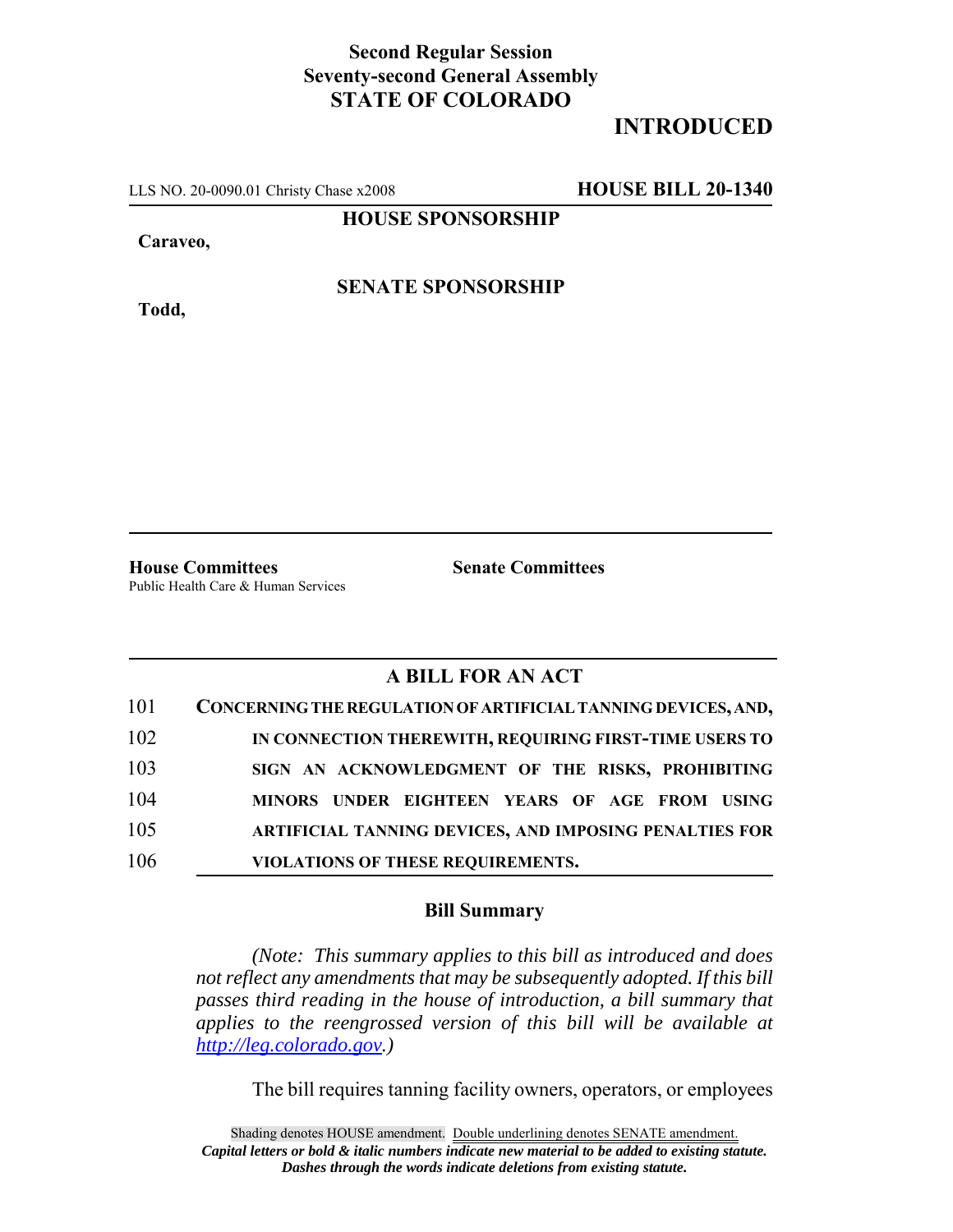of owners and operators to obtain from first-time users and retain on file a signed acknowledgment of the risks associated with using artificial tanning devices. Additionally, the bill prohibits owners, operators, or employees from allowing a minor who is under 18 years of age to use an artificial tanning device. A person who violates either of these requirements is subject to a penalty of \$250 for the first violation and \$500 for each subsequent violation.

- 1 *Be it enacted by the General Assembly of the State of Colorado:*
- 2 **SECTION 1.** In Colorado Revised Statutes, 25-5-1007, **amend** 3 (2) and (3); and **add** (8) as follows:
- 

4 **25-5-1007. Owner responsibilities - prohibit use by minors -** 5 **rules - definition.** (2) The owner OF A TANNING FACILITY shall post a  $6$  sign on the premises where the artificial tanning device is located which 7 THAT notifies operators and potential users of the safety and health risks 8 associated with the use of such ARTIFICIAL TANNING devices. The board 9 shall establish standards concerning the information to be contained in 10  $\frac{10}{2}$  said THE notice and the size OF and location of FOR posting the notice on 11 the premises. Said THE notice shall be of a size and in a location on the 12 premises which THAT allows it to be OPERATORS AND POTENTIAL USERS 13 TO easily read by users IT before being exposed to the artificial tanning 14 device.

 (3) (a) The owner, OPERATOR, OR EMPLOYEE OF THE OWNER OR OPERATOR OF AN ARTIFICIAL TANNING DEVICE OR TANNING FACILITY shall 17 provide each FIRST-TIME user with a written handout as DISCLOSURE OF THE SAFETY AND HEALTH RISKS OF ULTRAVIOLET RADIATION EXPOSURE FROM ARTIFICIAL TANNING DEVICES, AS specified by the board, 20 containing, THAT CONTAINS at a minimum, LEAST the following information:

22  $\left(\frac{a}{b}\right)$  (I) The risks of potential negative health effects as a result of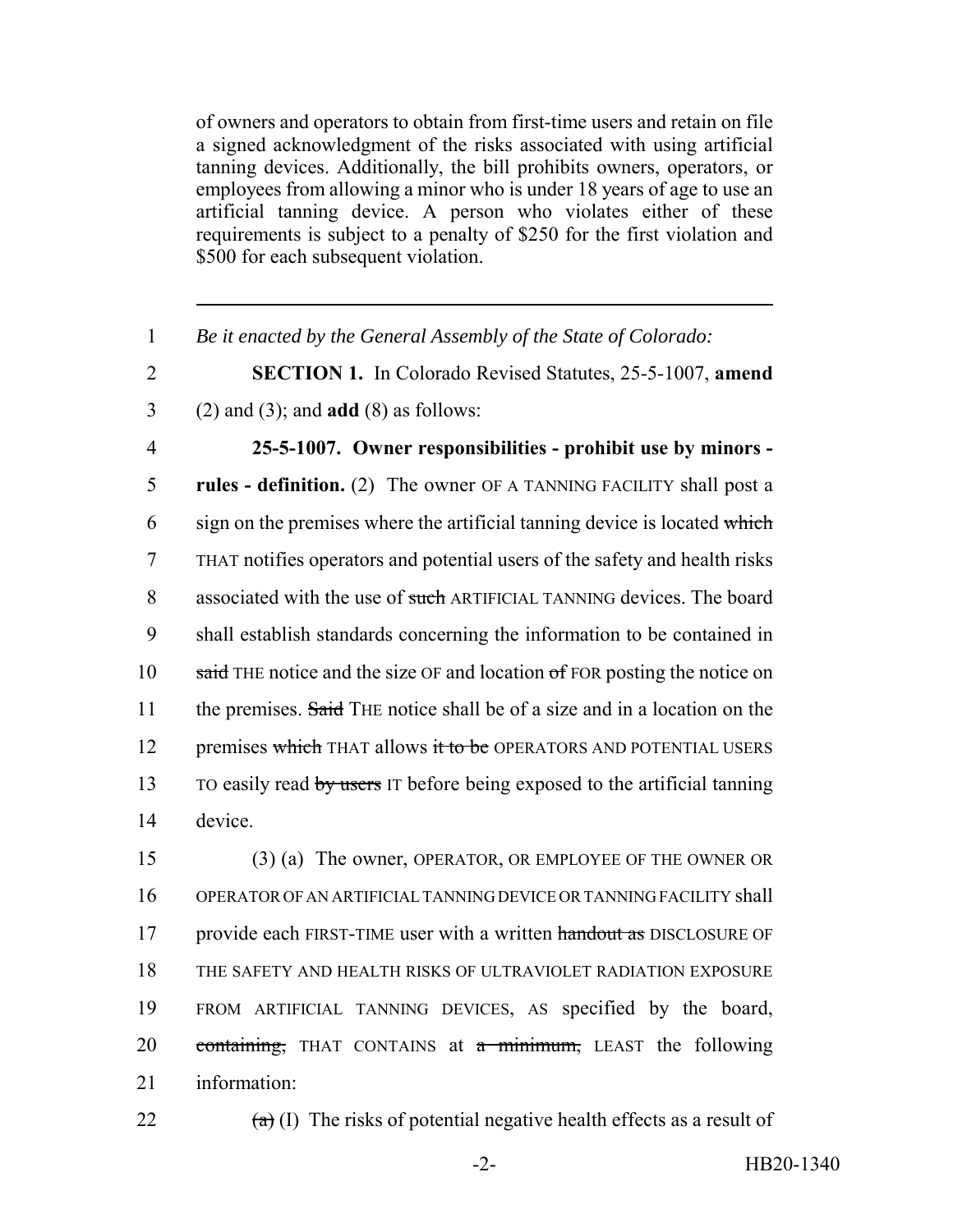1 improperly supervised exposure to ultraviolet radiation and the general 2 health and sanitation risks associated with the use of such ARTIFICIAL TANNING devices;

 $\phi$  (II) The risks of potential negative health effects as a result of exposure to ultraviolet radiation while in poor health or on certain medications; and

 $\epsilon$  (III) Specific safety and operation information on the artificial 8 tanning device which THAT is to be used.

 (b) THE OWNER, OPERATOR, OR EMPLOYEE OF THE OWNER OR OPERATOR SHALL NOT ALLOW A FIRST-TIME USER TO USE AN ARTIFICIAL TANNING DEVICE UNTIL:

 (I) THE OWNER, OPERATOR, OR EMPLOYEE HAS PROVIDED THE 13 DISCLOSURE TO THE USER; AND

 (II) THE USER HAS SIGNED AN ACKNOWLEDGMENT THAT THE USER RECEIVED, READ, AND UNDERSTANDS THE DISCLOSURE.

16 (c) THE OWNER, OPERATOR, OR EMPLOYEE SHALL RETAIN ON FILE 17 AT THE TANNING FACILITY, AND MAKE AVAILABLE TO THE DEPARTMENT UPON REQUEST, SIGNED DISCLOSURE ACKNOWLEDGMENT FORMS THAT THE OWNER, OPERATOR, OR EMPLOYEE RECEIVED FROM USERS OF THE TANNING FACILITY. IF THE OWNER OR OPERATOR OF A TANNING FACILITY OWNS OR OPERATES A CHAIN OF TANNING FACILITIES, THE OWNER OR OPERATOR SHALL RETAIN THE ORIGINAL SIGNED DISCLOSURE ACKNOWLEDGMENT FORM AT THE TANNING FACILITY WHERE THE USER SIGNED THE FORM AND MAY RETAIN COPIES OF THE ORIGINAL FORM AT ALL OTHER TANNING FACILITY LOCATIONS UNDER THE SAME OWNERSHIP OR OPERATION.

26 (8) (a) ON OR AFTER THE EFFECTIVE DATE OF THIS SUBSECTION (8), AN OWNER, OPERATOR, OR EMPLOYEE OF AN OWNER OR OPERATOR OF AN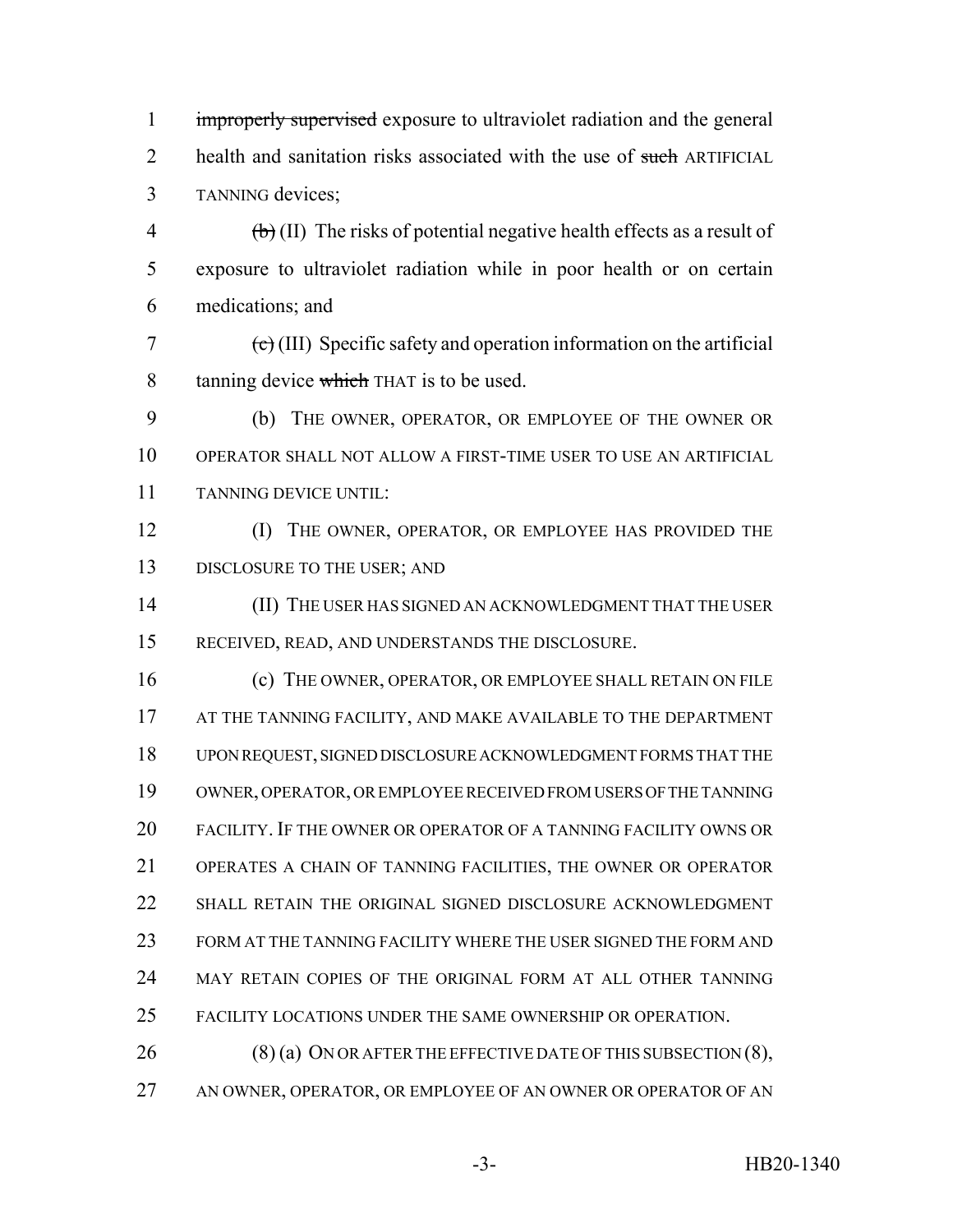ARTIFICIAL TANNING DEVICE OR TANNING FACILITY SHALL NOT ALLOW A 2 MINOR TO USE AN ARTIFICIAL TANNING DEVICE.

 (b) THE OWNER, OPERATOR, OR EMPLOYEE SHALL REQUIRE APPROPRIATE DOCUMENTATION, AS DETERMINED BY THE DEPARTMENT, VERIFYING THE AGE OF A PERSON SEEKING ACCESS TO AN ARTIFICIAL TANNING DEVICE.

 (c) AN OWNER, OPERATOR, OR EMPLOYEE WHO FAILS TO COMPLY WITH THE REQUIREMENTS OF THIS SECTION IS SUBJECT TO PENALTIES PURSUANT TO SECTION 25-5-1009 FOR EACH INCIDENT OF NONCOMPLIANCE.

 (d) THE BOARD MAY ADOPT RULES AS NECESSARY TO IMPLEMENT 12 THIS SUBSECTION (8).

 (e) FOR PURPOSES OF THIS SUBSECTION (8), "MINOR" MEANS A PERSON UNDER EIGHTEEN YEARS OF AGE AND INCLUDES AN EMANCIPATED MINOR, AS DEFINED IN SECTION 13-21-107.5 (1)(a).

 **SECTION 2.** In Colorado Revised Statutes, 25-5-1009, **amend** (1) as follows:

 **25-5-1009. Penalties.** (1) (a) (I) Upon a finding by the board that 19 an owner or lessee of a tanning facility is in violation of any of the 20 provisions of this part 10, or the standards OR rules or regulations adopted 21 by the board pursuant to this part 10, the board may assess a penalty of up 22 to two hundred dollars for each day of violation, and each day of violation shall be considered a separate offense; EXCEPT THAT:

24 (A) FOR A VIOLATION OF SECTION  $25-5-1007$  (3)(b) OR (8), THE BOARD MAY ASSESS A PENALTY OF UP TO TWO HUNDRED FIFTY DOLLARS FOR THE FIRST INCIDENT IN VIOLATION AND UP TO FIVE HUNDRED DOLLARS FOR EACH SUBSEQUENT INCIDENT IN VIOLATION; AND